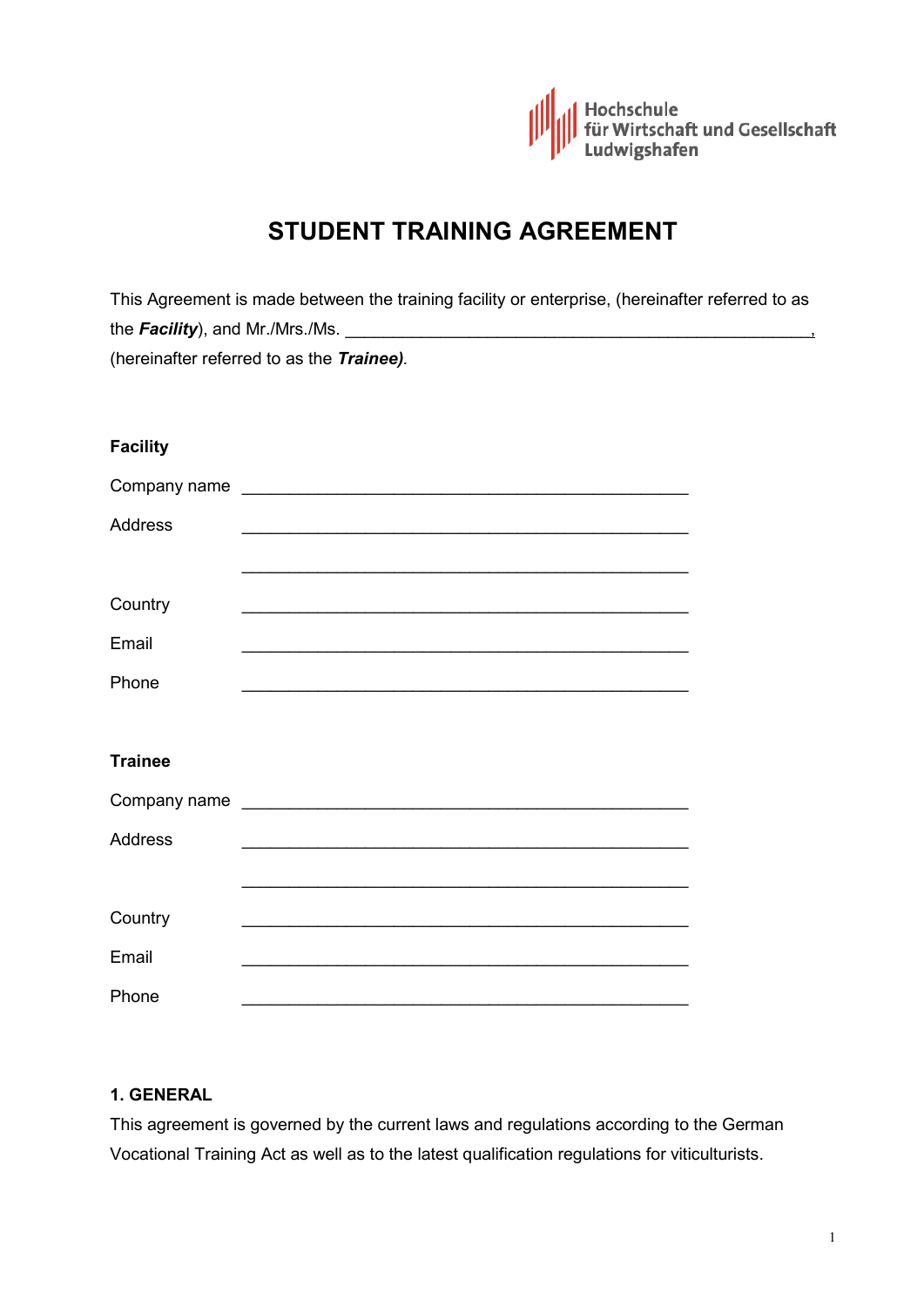# **2. DURATION**

The facility undertakes to employ the student for the period from

|                                     | . The traineeship is                 |
|-------------------------------------|--------------------------------------|
| subject to a probationary period of | months (4 weeks min., 16 weeks max.) |

#### **3. TRAINING REPRESENTATIVE**

The facility appoints Mr./Mrs./Ms. trainee's supervisor as well as the contact person for representatives of the integrated program for viticulture and enology at Hochschule Ludwigshafen (University of Applied Science).

#### **4. ALLOWANCE**

| The Trainee will be paid a gross training allowance in the amount of $\epsilon$ |  |  |  |  |  |
|---------------------------------------------------------------------------------|--|--|--|--|--|
| per month.                                                                      |  |  |  |  |  |

#### **5. WORKING HOURS**

Daily working hours are \_\_\_\_\_\_\_\_\_\_\_\_\_\_\_\_\_\_hrs. (amounting to \_\_\_\_\_\_\_\_\_\_\_\_\_\_hrs. per week)

#### **6. HOLIDAY ENTITLEMENT**

The Trainee is entitled to \_\_\_\_\_\_\_\_\_\_\_\_\_\_\_\_\_\_\_\_\_\_\_\_\_\_\_\_\_\_\_\_\_\_days leave.

#### **7. CANCELLATION OF CONTRACT**

This agreement may be terminated according to the national laws of the country in which the training is carried out.

#### **8. OBLIGATIONS OF THE TRAINEE**

While performing the Traineeship, the Trainee agrees and acknowledges the obligation to:

- undergo any and all training that the Facility deems necessary;
- perform all work allocated to in the training schedule to the best of the Intern's ability and to exercise all due care and skill;
- comply with all lawful and reasonable directions and instructions given by representatives or employees of the Facility;
- at all times comply with any and all policies, legislation, codes or guidelines, in whatever form, that are applicable to the Trainee.